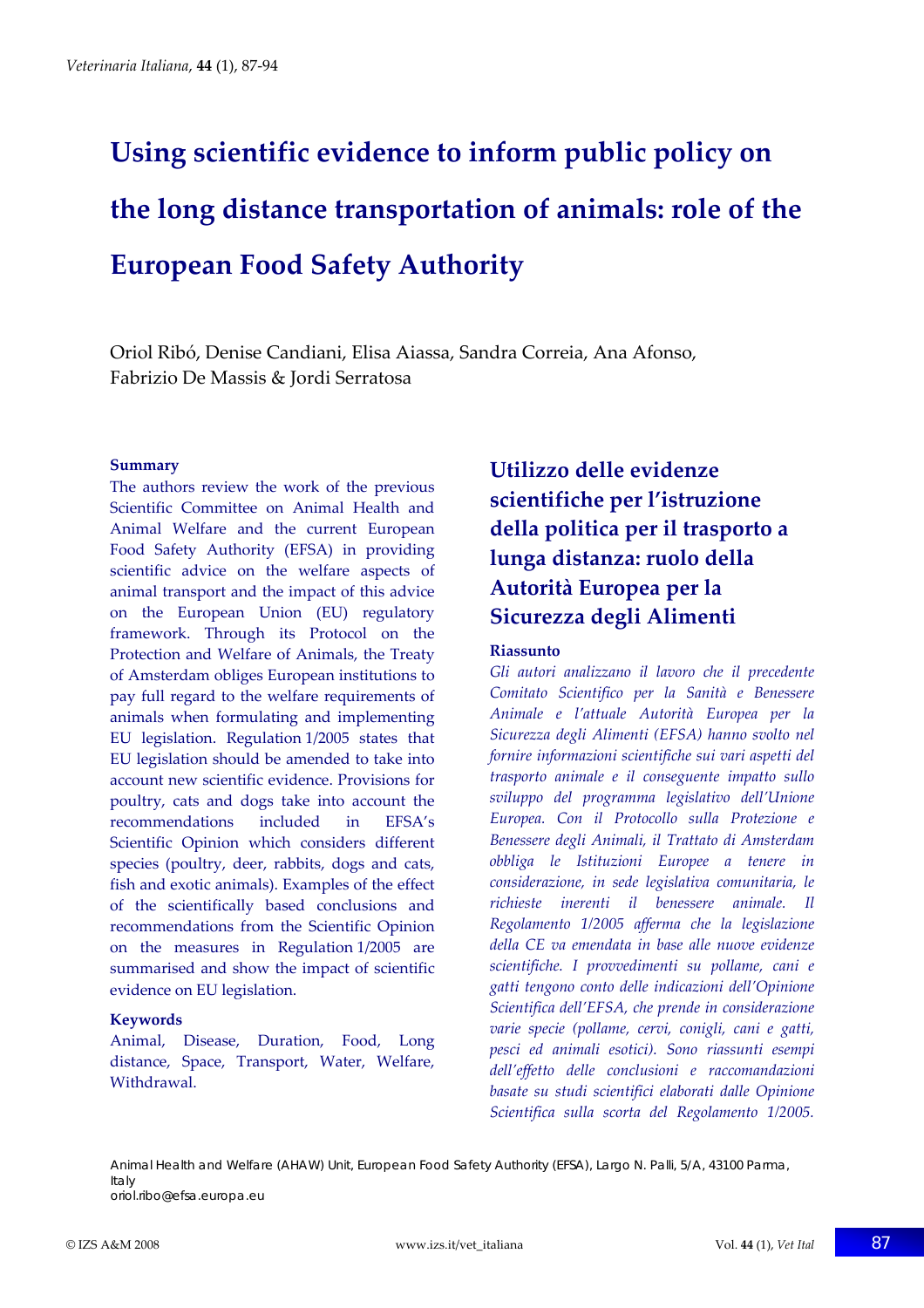*Questi studi dimostrano l'impatto dell'evidenza scientifica nell'attuale legislazione europea.*

#### **Parole chiave**

Benessere, Benessere animale, Contagio, Disponibilità di spazio, Durata del viaggio, Lunga distanza, Privazione di acqua, Privazione di cibo, Trasporto.

## **Introduction**

As stipulated in Regulation (EC) No. 178/2002 (6), the mission of the European Food Safety Authority (EFSA) is to provide scientific advice and scientific and technical support for Community legislation and policies in all fields that have a direct or indirect impact on food and feed safety, including animal health and welfare. This mission is based on the World Trade Organisation agreement on the application of sanitary and phytosanitary (SPS) measures (13) which (Article 5, points 1 and 2), establishes that Members shall ensure that their SPS measures are based on an assessment, taking into account risk assessment techniques developed by the relevant international organisations, and that Members, when conducting risk assessments, take into account, among other matters, available scientific evidence.

EFSA provides scientific opinions based on a risk assessment (RA) approach, mainly at the request of the different European Commission services, but also for the European Parliament, the European Union (EU) Member States or for EFSA itself under its own mandate. When EFSA receives a request to issue a Scientific Opinion, a working group is created, composed of experts on the specific issue and with a risk assessor responsible for defining the risk pathways and the risk assessment methodology. Through different meetings, the working group compiles a scientific report based on all available scientific data on the issue. A Scientific Opinion containing all conclusions and recommendations from the scientific report is then adopted. In agreement with EFSA policy, all scientific documents issued by EFSA are published on its website (www.efsa.europa.eu).

Before the creation of EFSA, the Scientific Veterinary Committee (SVC) and the Scientific Committee on Animal Health and Animal Welfare (SCAHAW) of the Directorate General of Health and Consumer Protection (DG Sanco) were responsible for providing scientific opinions on animal health and welfare issues.

The objective of this paper is to review the work conducted by both SCAHAW and EFSA on the provision of scientific advice on the welfare of animals during transport and on the impact of these scientific assessments on the EU regulatory framework.

# **European Union animal welfare policy on the protection of animals during transport**

Through its Protocol on the Protection and Welfare of Animals recognising that animals are sentient beings, the Treaty of Amsterdam (9) enforced since 1 May 1999, makes a shortcut point for the actions of the EU on animal welfare. It obliges European institutions to pay full regard to the welfare requirements of animals when formulating and implementing Community legislation.

Community legislation on the protection of animals during transport as published in the past, i.e. Council Directives 91/628/EEC (1), 95/29/EC (2), Regulation EC/1255/97 (3) and EC/411/98 (4), were always based on different scientific assessments. For example, the Report of the EU Scientific Veterinary Committee, Animal Welfare Section, entitled 'The transport of farm animals' was adopted on 18 May 1992 (12) and was used, among other resources, as a basis for EU legislation prior to the adoption of the Treaty of Amsterdam.

Council Regulation (EC) No. 1/2005 of 22 December 2004 (8) on the protection of animals during transport states very clearly that according to the Scientific Opinion of the SCAHAW on the welfare of animals during transport (7), Community legislation should be amended to take into account new scientific evidence. As this Scientific Opinion gives details only for the transport of horses, pigs,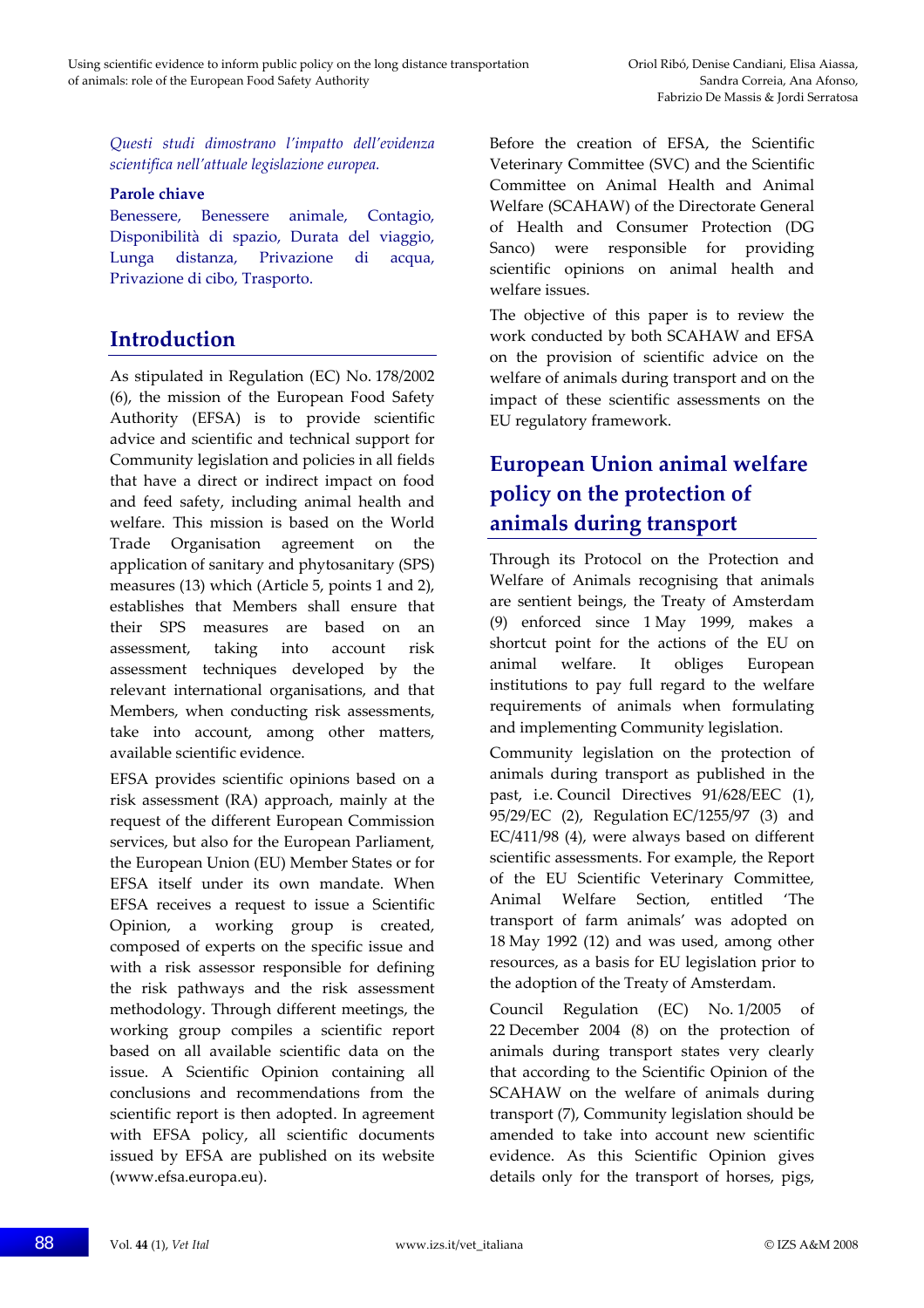sheep and cattle, the same regulation states that provisions for poultry, cats and dogs will be set out in appropriate proposals when the Scientific Opinion of the EFSA is available. As a result, in March 2004, the Scientific Panel on Animal Health and Welfare Panel of EFSA adopted a Scientific Opinion related to the welfare of animals during transport (11). To provide additional scientific evidence on this issue, a Scientific Opinion related to standards for the microclimate inside animal road transport vehicles was adopted by the same Panel in October 2004 (10). Therefore, according to the provisions of Council Regulation (EC) No. 1/2005 (8), the Community legislation will be amended accordingly, taking into account new scientific evidence available.

The main conclusions and recommendations from the different scientific reports which have had a direct impact on the drafting of Community legislation are summarised below.

## **Scientific Report on the welfare of animals during transport**

On 11 March 2002, the SCAHAW adopted a scientific report on the welfare of animals during transport (details for horses, pigs, sheep and cattle) (7) which considered previous Council Directives 91/628/EEC (1) and 95/29/EC (2) and Regulation EC/411/98 (4). The report considered, in particular, effects on the welfare of animals during transport that were related to loading densities, travelling times, resting times and watering and feeding intervals. The interactions of these effects with the use of upgraded or other vehicles and with stresses during loading and unloading were also considered. Other matters considered were the welfare of animals on roll-on roll-off vessels especially during boarding, the welfare of horses during long distance transport and the methods which could be used by operators and inspectors to monitor the welfare of animals during transport.

## **Loading, unloading and transport of animals**

In relation to the stress associated to the loading and transport of unaccustomed animals, the Opinion concluded that the transport of animals should be avoided wherever possible and journeys should be as short as possible. A general conclusion valid for all species was that animals should be prepared for the experiences associated with the journey, loaded carefully, kept at a stocking density and with a roof height that meets their needs for normal movements and resting positions, driven in such a way that they can maintain their balance at all times, fed, watered and rested according to their needs, and unloaded carefully.

In relation to loading and unloading**,** it was concluded that systems which eliminate the need for ramps or purpose‐built ramps no steeper than 10° are desirable and that no animal should be required to negotiate a ramp steeper than 20°.

#### **Training of staff**

As poor welfare in transported animals is often caused by bad treatment, personnel responsible for the animals should be properly trained, should have a route plan with information about whom to contact in emergency at all points of the journey, and should inspect the animals before the journey and at intervals that are adequate to detect problems. Specific details are given according to species.

#### **Disease transmission and mixing of animals**

Recent examples of diseases transmitted when animals are transported are classical swine fever (hog cholera) and foot and mouth disease. Therefore, the Scientific Opinion recommends that contacts between transported animals and other farm animals should be minimised, quarantine periods on farms are advisable after transport, the use of markets for slaughter animals should be discouraged and animals should not be unloaded from vehicles at staging points.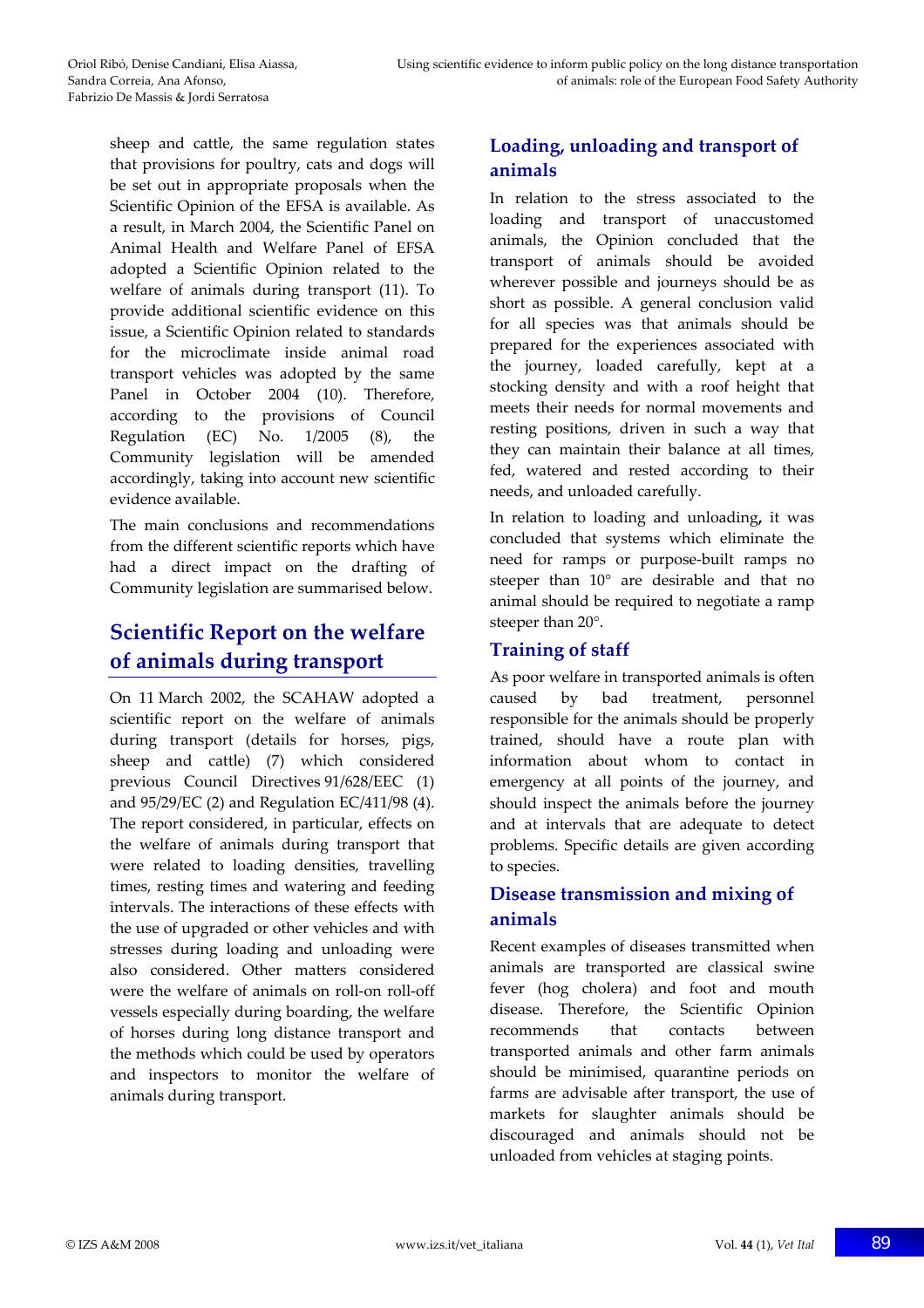Since pigs and adult male cattle may fight if mixed, resulting in poor welfare and carcass damage, such animals should not be mixed with individuals that have previously lived in different pens and, therefore, vehicles should be equipped with moveable pen dividers.

#### **Space allowances, journey duration, feed and water**

Recommended space allowances are related to the duration of the journey. For sheep on journeys not exceeding 4 h and for cattle on journeys of no more than 12 h, the possibility to stand maintaining balance without any contact with other animals or the vehicle walls was considered sufficient. For pigs on journeys of up to 8 h and for sheep on journeys of 4‐ 12 h, animals need to lie down in a comfortable lying position without risk of being walked on by other animals. For journeys exceeding 8 h (for pigs) and more than 12 h (for sheep and cattle), it is sufficient for the animals to rest in a comfortable position and to be able to move around to access feed and drink. The recommended ceiling heights should allow comfortable standing and adequate ventilation. As a consequence, horses of average size cannot be transported in multi‐ deck vehicles and adult sows and boars cannot be transported in three‐deck vehicles.

When a proper inspection of animals is not possible (i.e. animals in crates, deck ceilings  $\leq 1.4$  m), the journey duration should not be longer than 8 h, after which an inspection should be performed. Food and water should be provided 8 h after a journey commences for horses, pigs, calves and lambs and 12 h after a journey commences for older sheep and cattle. Pigs should be offered water at every driver's break when the temperature is 20°C or above and hay should be provided *ad libitum* for horses during transport.

## **Driving of vehicles**

Careful driving of animal transport vehicles, less lateral acceleration whilst taking corners and less sudden braking should be similar to the standard of driving normally accepted by human passengers.

# **Scientific Opinion of the Animal Health and Welfare Panel related to the welfare of animals during transport**

The EFSA Scientific Opinion adopted on 30 March 2004 (11), applies the same considerations as the earlier SCAHAW Opinion (7), to the transport of other species of animals, i.e. poultry, deer, rabbits, dogs and cats, fish, and exotic animals. It should be pointed out that the amount of available scientific evidence in the literature on the welfare of animals during transport varies greatly according to species. Therefore, the conclusions and recommendations that apply to a species may vary in number and nature depending on the available evidence.

#### **General conclusions and recommendations**

The same general conclusions and recommendations found in the previous SCAHAW Opinion (7) on the welfare of horses, pigs, sheep/goats and cattle during transport can be applied to other species, such as, poultry, deer, rabbits, dogs and cats, fish, exotic animals, etc. These general conclusions and recommendations can be summarised as follows:

- all stressful conditions should be minimised
- transport of unaccustomed animals should be avoided
- nust be loaded and unloaded carefully
- the stocking density of animals inside the vehicle must meet their movement and resting needs, including the maintenance of their balance when being transported
- animals should be fed, watered and rested according to their needs
- **Personnel responsible for the animals should** be properly trained
- careful driving of animal transport vehicles is recommended (similar to requirements for humans)
- animals that may fight if mixed (i.e. adult ratites, rabbits, dogs, cats and male deer)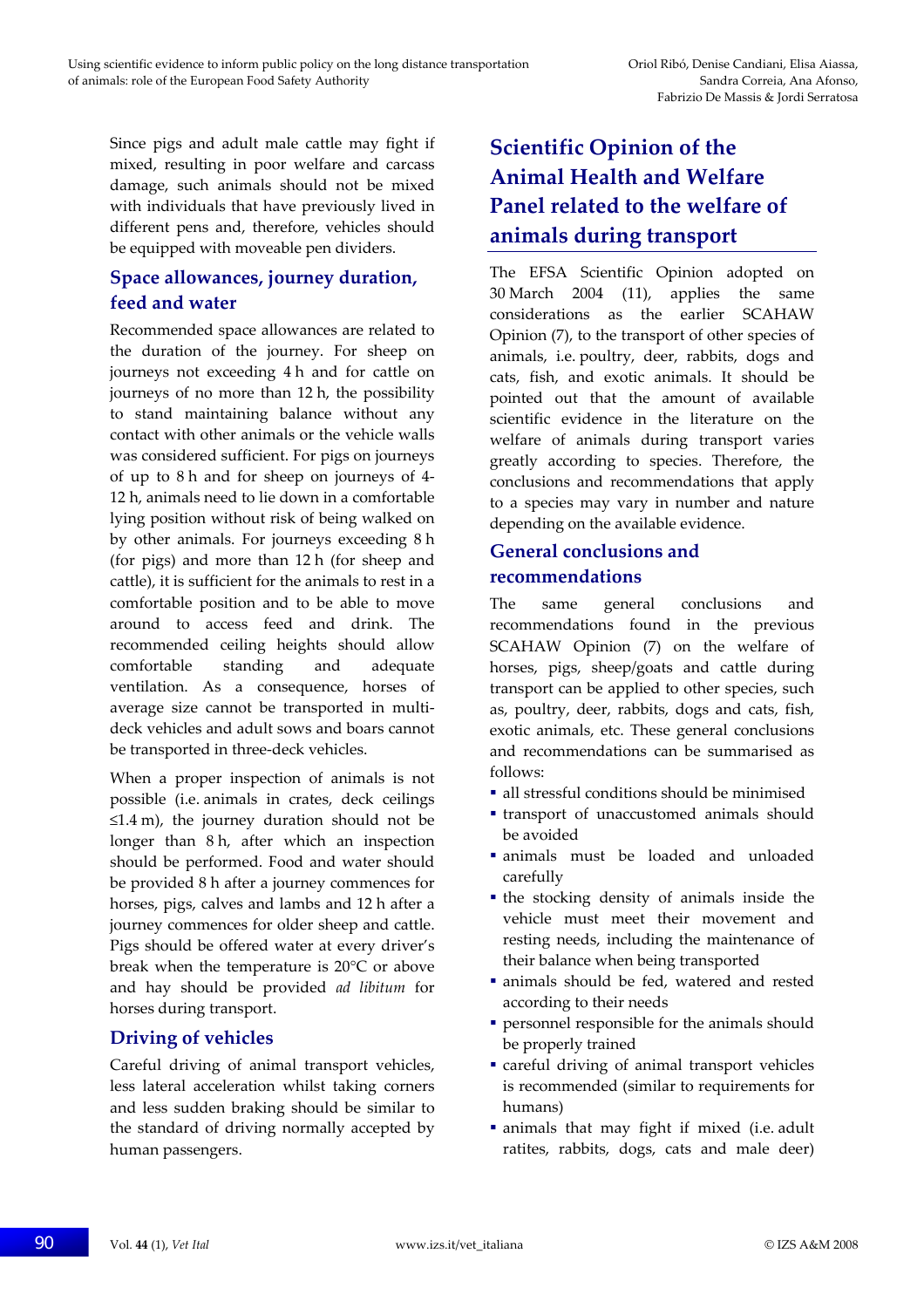should not be mixed; vehicles should have moveable pen dividers

 systems which eliminate the need for ramps or purpose‐built ramps no steeper than 10° are desirable.

#### **Animal and zoonotic disease transmission**

Transportation of mammals, birds and fish can spread both animal and zoonotic diseases. To prevent these diseases from occurring, a high health status in the population of origin is suggested, as well as clinical inspection prior to transportation and biosecurity measures, including cleaning and disinfection of vehicles and equipment. The same prevention measures as those described in the previous SCAHAW Opinion (7) apply to the species considered in this Opinion (11), such as minimising contact between animals, ensuring quarantine or isolation periods as well as resting, feeding and watering spaces in the vehicle.

#### **Special recommendations for different species**

Special recommendations are given for fish, which should normally be loaded and unloaded without air contact, provided with highly oxygenated water and maintained at a stocking density which enables their needs to be met.

Domestic fowl mortality increases as transport duration increases. The extent of mortality is affected by transport conditions, health status, ventilation and driving. In addition, animals may suffer considerable pain and distress for some time prior to death. When temperatures are high, the food reserves of domestic fowl chicks are used up in 48 h or before. Therefore, journeys exceeding this time should be avoided. Chicks younger than one week of age should not be transported given the uncertainty about whether or not they have consumed sufficient food and water to withstand a journey.

Most individuals of some species such as ratites and deer are severely disturbed by the proximity of humans and by transportation. When these animals are not accustomed to humans, shooting on a farm field may be less stressful than transport, provided that the personnel in charge of shooting are experienced and careful.

In no species should the use of behaviour‐ modifying drugs during transport be used on a routine basis and be substituted for good practice.

## **Prohibition of transport for certain animals and particular caution for others**

Animals which should not be transported are those that are unfit to travel because they are injured, diseased or distressed, or animals such as ostriches or other ratite females which might produce an egg during the transport period, or mammals in the last five days of pregnancy.

Small animals, such as poultry and rabbits, should be handled with particular caution because of the risk of bone fracture and severe fear responses.

Special conditions are described for most of the species mentioned in this Scientific Opinion (i.e. space allowance variations according to species, transportation temperatures and adaptation to humans).

The duration of the transport journey should preferably be no longer than the time recommended for each species for the provision of food and water.

# **Scientific Opinion of the Animal Health and Welfare Panel related to standards for the micro‐climate inside animal road transport vehicles**

An EFSA Scientific Opinion on microclimates inside animal transport road vehicles (10) was adopted on 20 October 2004 that expanded previous Scientific Opinions on the welfare of animals during transport (7, 11) and the SCAHAW Opinion of 1999 on microclimates (5). It confirms that the welfare of the transported animals is substantially affected by several micro-climatic factors, such as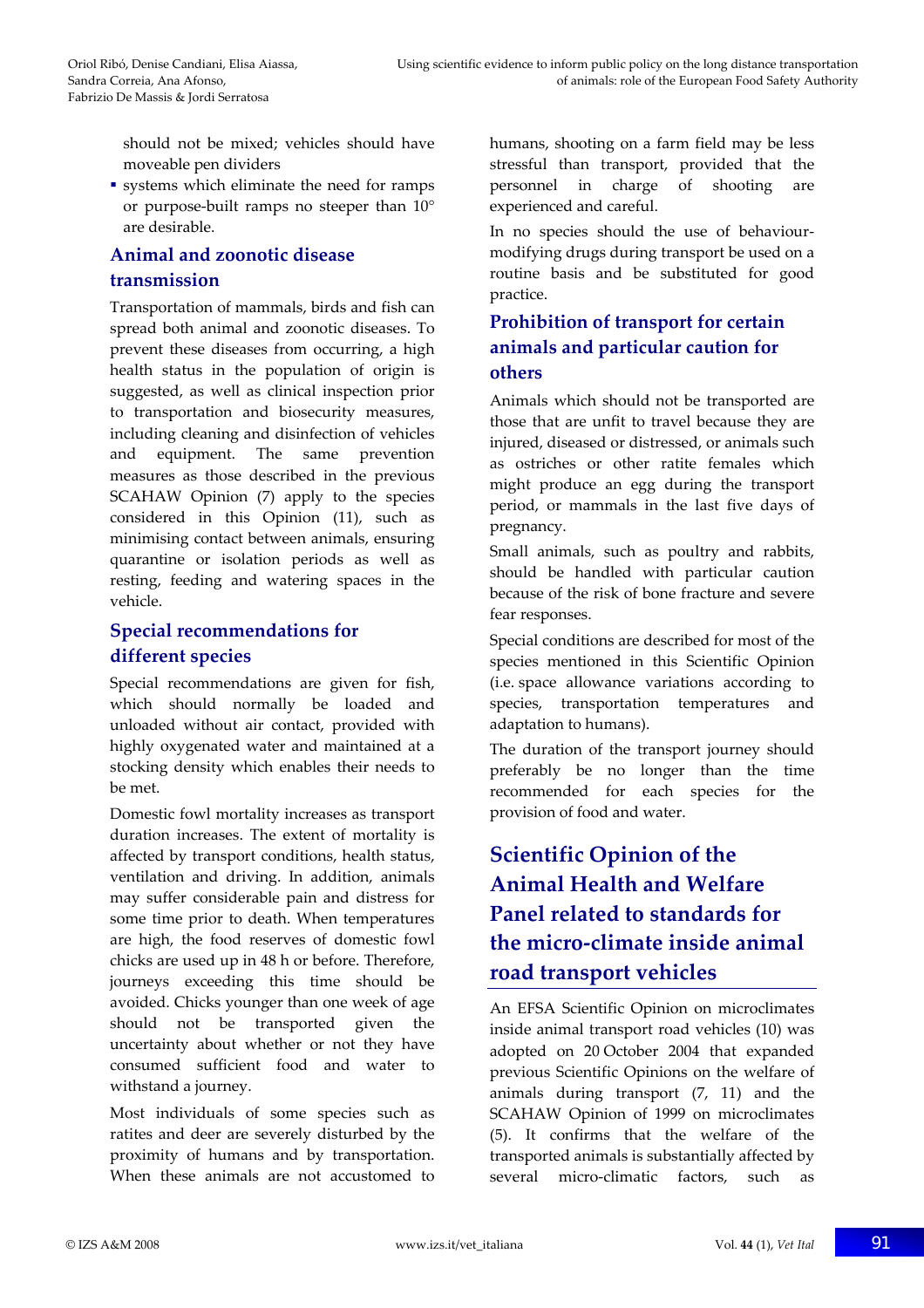temperature and humidity, air velocity, air quality, ventilation and insulation of the surrounding walls, floor and roof.

Temperature and humidity are the two most essential parameters to determine for the thermal comfort of the animals and a range of acceptable temperatures and humidity (Table I) is proposed. Temperatures should not be considered as absolute threshold values because the effect of temperature on an animal is also influenced by other parameters, such as air velocity and ventilation rate.

Although temperature measurements are relatively easy to perform on transport vehicles, the measurement of the other microclimate components, such as humidity, air velocity, ventilation rate, carbon dioxide or ammonia concentration is difficult at present.

Vast regional climatic differences exist in Europe and conditions that do not affect welfare in animals in northern Member States might not be acceptable in southern Member States and vice‐versa. Therefore, the Scientific Opinion of 2004 on micro‐climates (10) suggests the provision of a sufficiently broad margin of thresholds for temperature and humidity.

Animals are able to cope with changes in their climatic environment when they are kept on farms. However, during transport, they are exposed to a large variety of unknown or unaccustomed factors and may find it more difficult to cope with the thermal environment during transport, particularly when the effects of social stress and restricted possibilities for them to behave as they would in normal conditions are taken into consideration. Animals may be able to cope with extremes of temperatures for short periods but may be unable to cope for long periods.

There is an urgent need for more detailed practical research on micro‐climate conditions in transport vehicles in order to develop more realistic ventilation models for the variety of animal species in different European climatic zones based on standardised instrumentation and measuring protocols.

# **Impact of the scientific evidence on European Union policy on the welfare of animals during transport**

The adoption of the Council Regulation (EC) No. 1/2005 (8) on the protection of animals during transport amends previous EU legislation on animal welfare during transport with a review of the previous measures and takes newly available scientific evidence into account. In this regulation, the actors are identified and their respective responsibilities defined, vigilance rules are strengthened and measures to be applied in relation to long journeys and to the vehicles used are foreseen. Some of the measures contained in this new

regulation take into consideration the conclusions and recommendations of previous

Table I

Proposed maximum and minimum temperatures inside vehicles for animal transport (11)

| <b>Species</b> | Type/weight/age    | Minimum temperature*<br>$(^{\circ}C)$ | RH <80 %   | Maximum temperature adjusted for humidity (°C)<br>RH >80% |
|----------------|--------------------|---------------------------------------|------------|-----------------------------------------------------------|
| Pigs           | $<$ 10 kg          | 20                                    | 30         | 29                                                        |
|                | 10-30 kg           | 14                                    | 32         | 29                                                        |
|                | $>30$ kg           | 10                                    | $25(30)^*$ | $25(30)^*$                                                |
| Cattle         | 0-2 weeks          | 10                                    | 30         | 27                                                        |
|                | 2-26 weeks         | 5                                     | 30         | 27                                                        |
|                | >26 weeks          | 0                                     | 30         | 27                                                        |
| Sheep          | <b>Full fleece</b> | 0                                     | 28         | 25                                                        |
|                | Shorn              | 10                                    | 32         | 29                                                        |
| Goats          |                    | 6                                     | 30         | 27                                                        |

\* with mechanical ventilation and misting devices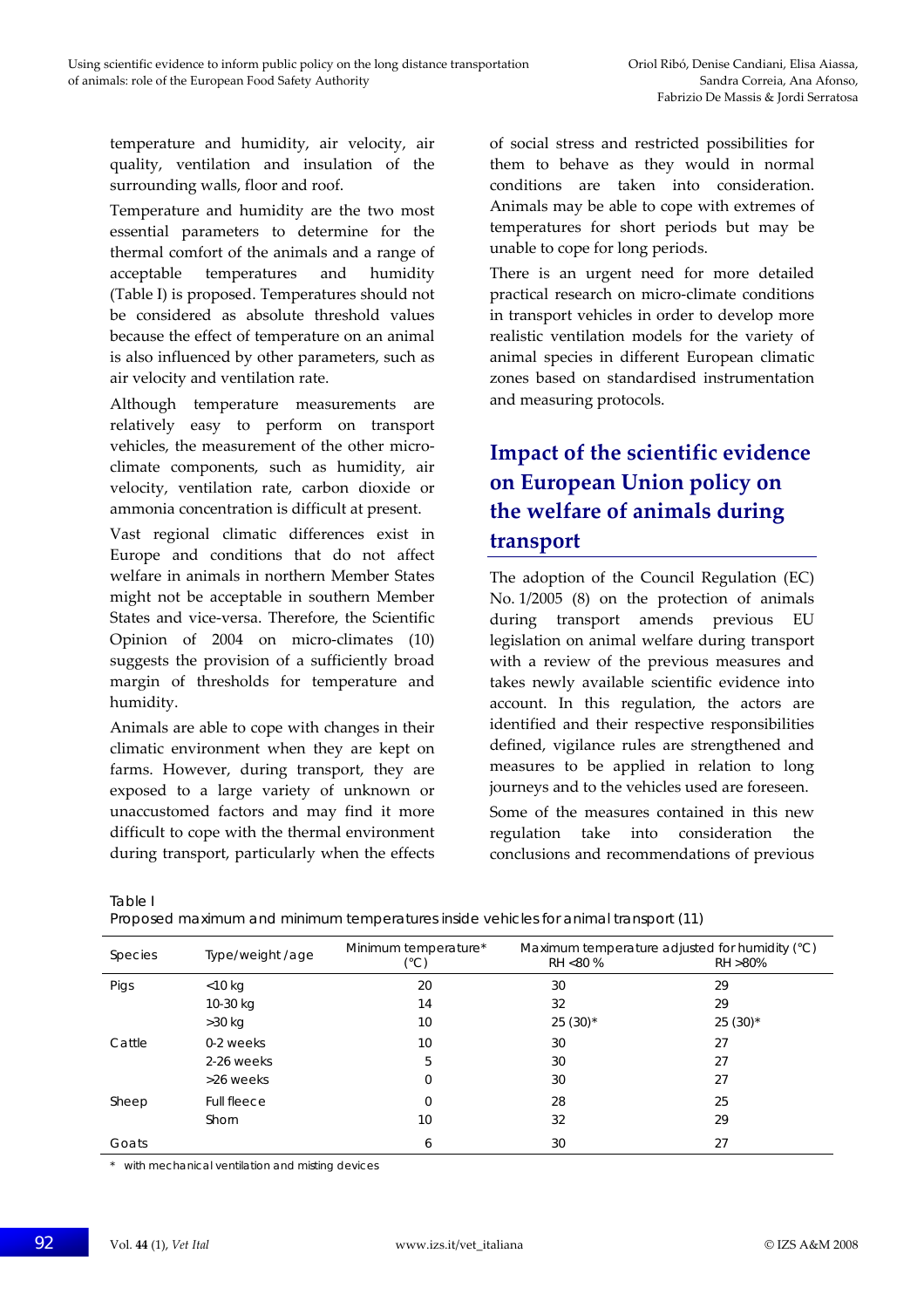Scientific Opinions (7, 11) and, consequently, are based on scientific evidence. Table II presents some examples of the impact of the scientifically based conclusions and recommendations on the measures prescribed in the regulation, showing the impact of scientific evidence on EU legislation.

#### Table II

Examples of the impact of scientific evidence on the provisions of Council Regulation (EC) No. 1/2005

| Conclusions and recommendations                                                                                                                                                                                                                                                         | Council Regulation (1/2005)                                                                                                                                                                                                                                                                                                                                                                   |
|-----------------------------------------------------------------------------------------------------------------------------------------------------------------------------------------------------------------------------------------------------------------------------------------|-----------------------------------------------------------------------------------------------------------------------------------------------------------------------------------------------------------------------------------------------------------------------------------------------------------------------------------------------------------------------------------------------|
| The education of personnel involved in handling and<br>moving animals or driving vehicles can greatly improve<br>animal welfare                                                                                                                                                         | Article 6<br>Transporters. 4. Transporters shall entrust the handling of<br>the animals to personnel who have received training on<br>the relevant provisions of Annexes I and II<br>Article 10<br>Requirements for transporters authorisation<br>Article 16<br>Training of staff and equipment of the competent<br>authority<br>Article 17<br>Training courses and certificate of competence |
| Animals unfit to travel because of injury or disease or<br>because their physiological state (might produce an<br>egg during transport period or mammals in the last five<br>days of pregnancy) should not be transported (a list of<br>situations is provided)                         | Annex I<br>Chapter I. Fitness for transport<br>2. Animals that are injured or that present physiological<br>weakness or pathological processes shall not be<br>considered for transport and in particular                                                                                                                                                                                     |
| Behaviour-modifying drugs should not be given to<br>animals in place of good practice for the transport of<br>any animal<br>Using some drugs when animals are transported by air<br>may be harmful                                                                                      | Annex I<br>Chapter I. Fitness for transport<br>5. Sedatives shall not be used on animals to be<br>transported unless strictly necessary to ensure the<br>welfare of the animals and shall only be used under<br>veterinary supervision                                                                                                                                                        |
| Many animals are forced to move up or down ramps<br>which are too steep during loading and unloading<br>Systems which eliminate the need for ramps or purpose-<br>built ramps no steeper than 10° are desirable<br>No animal should be required to negotiate a ramp<br>steeper than 20° | Annex I<br>Chapter III. Transport practices<br>1. Loading, unloading handling. 1.4 (a) Ramps shall not<br>be steeper than an angle of 20° Where the slope is<br>steeper than 10°, , ramps shall be fitted with a system,<br>which ensures that the animals climb or go down<br>without risks or difficulties                                                                                  |
| Animals which may fight if mixed<br>(i.e. have previously lived in different pens) should not<br>be mixed                                                                                                                                                                               | Annex I<br>Chapter III. Transport practices<br>Separation 1.12. Animals shall be handled and<br>transported separately in the following cases:<br>a) animals of different species<br>b) animals of significantly different sizes and cages                                                                                                                                                    |
| Food and water should be provided at different times<br>after a journey commences, depending on the species<br>or, for instance, during the driver's break when the<br>temperature is 20°C or above                                                                                     | Annex I<br>Chapter V. Watering and feeding interval, journey times<br>and resting periods<br>1. Domestic equidae, domestic animals of bovine, ovine,<br>caprine and porcine species<br>2. Other species                                                                                                                                                                                       |
| The stocking density of animals must meet their<br>movement and resting needs, including the<br>maintenance of their balance when being transported<br>(space allowance specifications per species are given)                                                                           | Annex I. Chapter VII. Space allowances<br>A. Domestic equidae<br><b>B.</b> Bovine animals<br>C. Sheep/goats<br>D. Pigs<br>E. Poultry                                                                                                                                                                                                                                                          |